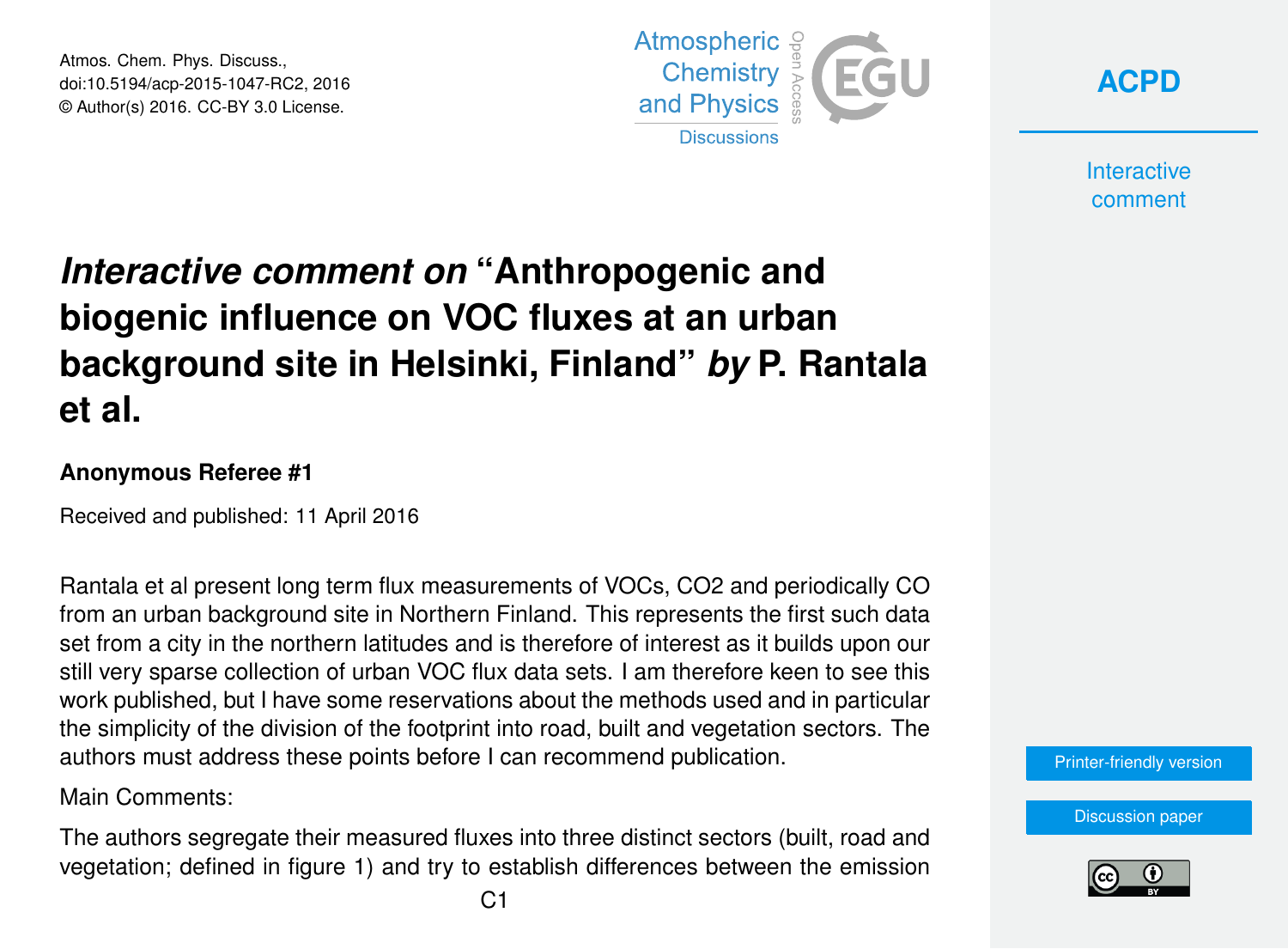rates observed in each. I think this is a worthwhile exercise as it goes beyond what has been published in previous urban VOC flux studies. However, in order to do this properly I would expect a much more detailed analysis of the flux footprint that allows the footprint contributions to be mapped to specific areas surrounding the tower e.g. major roads, buildings and vegetation. I have seen this type of analysis applied to fluxes measured over agricultural land (Neftel et al, 2008) and also urban areas (Helfter et al, 2011) and feel this might offer more meaningful results than your current approach of segregating sectors on the basis of wind direction (based on a study by Vesala et al. (2008)) which appears overly simplistic. For example, on occasions when the wind comes from the south the flux footprint would encompass both the road (i.e. the major highway) and vegetation sectors. Perhaps it is uncommon for the wind to come from the boundaries between sectors, but this is information is not included. How do the authors treat such periods where the footprint is likely to span two sectors? It would be very useful if the authors could supply wind roses for the different measurement periods in a supplementary information section so we can judge for ourselves whether this is an issue or not.

On page 6, line 27 the authors state "Other quality controlling, such as filtering flux data with flux detection limits or with stationarity criteria was not performed because applying these methods for the noisy DEC data would potentially bring other uncertainty sources". Could you please elaborate on this and define what you mean by "other uncertainty sources"? My interpretation is that you did not want to remove individual fluxes that fell below the limit of detection because your averaged fluxes would then be biased high. I would agree with this, but not filtering the raw data for data below the limit of detection means you subsequently need to convince us that your averaged fluxes are significantly different from zero. From page 5, line 20 we already know that the average of the data sets between calibrations are significant, but the same assurance is needed when you average the data for your various analyses e.g. by time of day. For example, in figure 3 (m/z 42), the red and blue traces do not look significantly different from zero to me. I would recommend calculating an averaged limit of detection (which

### **[ACPD](http://www.atmos-chem-phys-discuss.net/)**

**Interactive** comment

[Printer-friendly version](http://www.atmos-chem-phys-discuss.net/acp-2015-1047/acp-2015-1047-RC2-print.pdf)

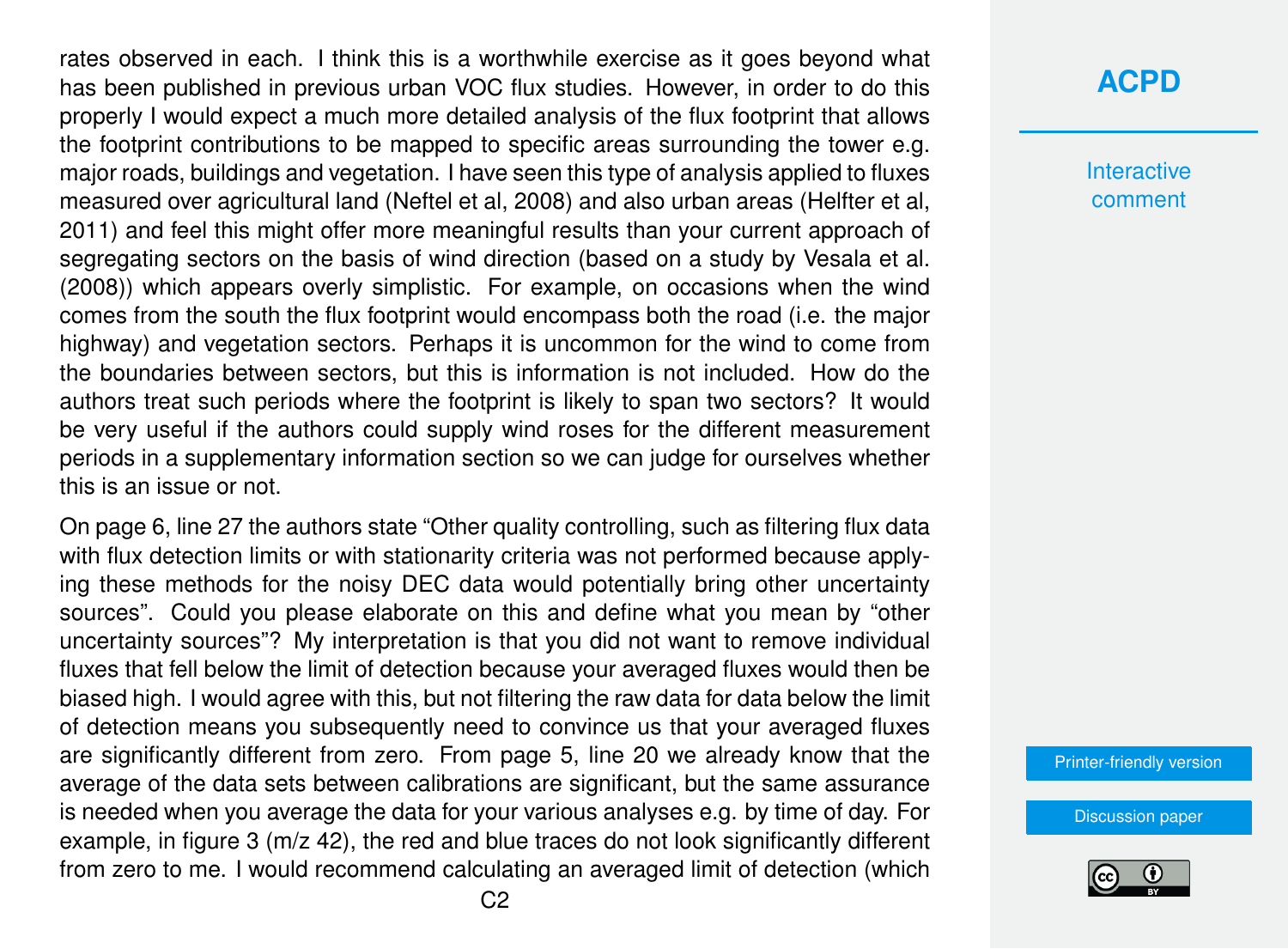others have done, see Valach et al. 2015) for each of your analyses so we know for sure. This does not necessarily need to be added to the plots in the main manuscript but should certainly be shown in the SI.

The method used to calculate time-lags is clearly critical to determining the flux. A recent publication by Langford et al. (2015) demonstrated that significant bias (both positive and negative) can be introduced to noisy eddy covariance data when methods are used that search for a maximum in a cross-covariance function. They also suggest that the problem is exacerbated at high measurement points and when sampling through long inlet lines and especially for disjunct data which has poorer statistics and hence a higher random error. Your data set would appear to fit into this higher risk category and therefore I think it is important for you to demonstrate that your data are not affected by this bias. I appreciate that you suggest the potential bias is minimised through the use of a relatively small lag-time window and the use of the smoothed cross-covariance but depending on the signal-to-noise ratio of your data a significant bias could remain. This is important to know since you state in at least two sections that some of your fluxes were very close to the detection limit (Page 10, line 6 and Page 11, line 11). Given the length of your data set, recalculating the fluxes using a prescribed lag time is perhaps unrealistic, but it would certainly be interesting to see how the different time-lag methods compare over a shorter period of a few weeks and to see the flux distributions in the supplementary information. Such an analysis would give us further confidence in the fluxes you present. Related to this, on Page 5, line 18 please could you give more details on the method of smoothing you applied? Was this a running mean? How many data points were used for the average?

The method section 2.2 seems a little muddled and could do with restructuring and there is some important information missing. You start by introducing the DEC equation, but then immediately follow up with a discussion of high frequency loss corrections. It would make more sense to me for you to follow the equation with an outline of your flux calculation procedure. For example, you should mention at this point what the

# **[ACPD](http://www.atmos-chem-phys-discuss.net/)**

**Interactive** comment

[Printer-friendly version](http://www.atmos-chem-phys-discuss.net/acp-2015-1047/acp-2015-1047-RC2-print.pdf)

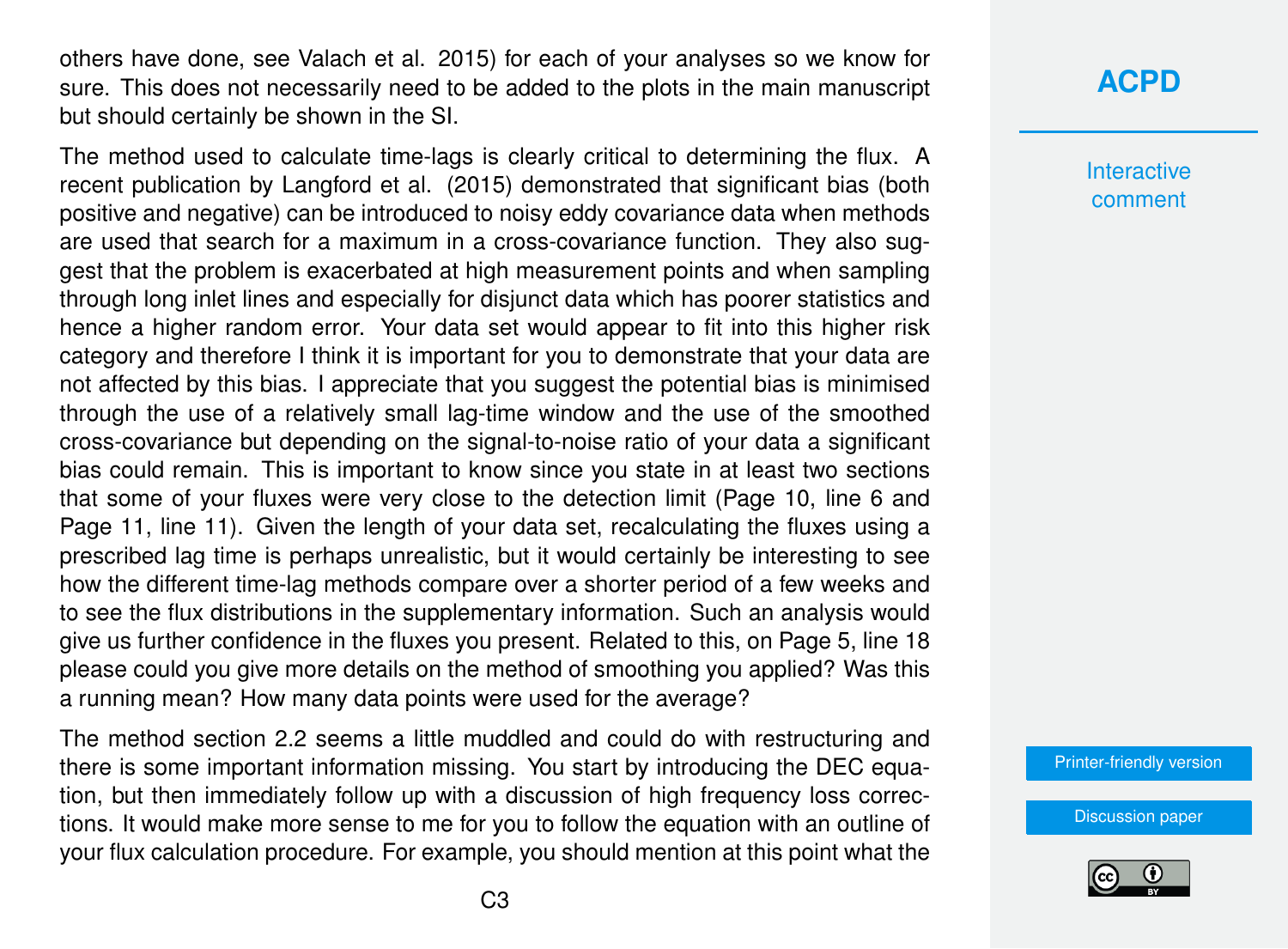length of the averaging period was, what the typical value of n was, what the duty cycle length was, what the typical time-lag was and how you calculated it etc. Once you have fully outlined how you calculated the fluxes you can then start your discussion of the flux corrections and QA/QC procedures you applied. Most of this information is there, it's just a case of restructuring in a more logical order.

Page 10, line 21. The emission potentials are not shown in figure 10. Figure 10 shows the regression between measured and modelled isoprene/furan fluxes from which the emission potential can be derived. In the text you need to make it more clear how you derived the emission potentials from figure 10, unless you are familiar with this type of analysis it is not obvious. In deriving the emission potentials did you set the intercept to equal zero? This information should be included.

I like the fact you have calculated isoprene emission potentials for urban vegetation, but in their current format I don't think they are particularly useful. Strictly speaking the G93 algorithm is used for leaf-level emission potentials on a mass per gram of dry leaf basis. While it can be used to derive area based emission potentials as you have done, the values are not likely to be compatible with the more recent BVOC emission models such as MEGAN that use area based emission factors, in part because these newer algorithms use a different set of standard conditions. In order to maximize the usefulness of these results I would suggest also converting your area based emission potentials to leaf-level potentials (ng g-1 s-1) by first estimating the foliar density for your flux footprint. Estimating the foliar density will of course introduce additional uncertainty and this should be factored in to your presented emission potentials. These values could then be compared to the standard urban isoprene emission potentials used in Guenther et al., (1995) and to those derived for other European cities (Valach et al. 2015).

Minor Corrections:

In the main text you discuss the fluxes and concentrations using the specific names

# **[ACPD](http://www.atmos-chem-phys-discuss.net/)**

**Interactive** comment

[Printer-friendly version](http://www.atmos-chem-phys-discuss.net/acp-2015-1047/acp-2015-1047-RC2-print.pdf)

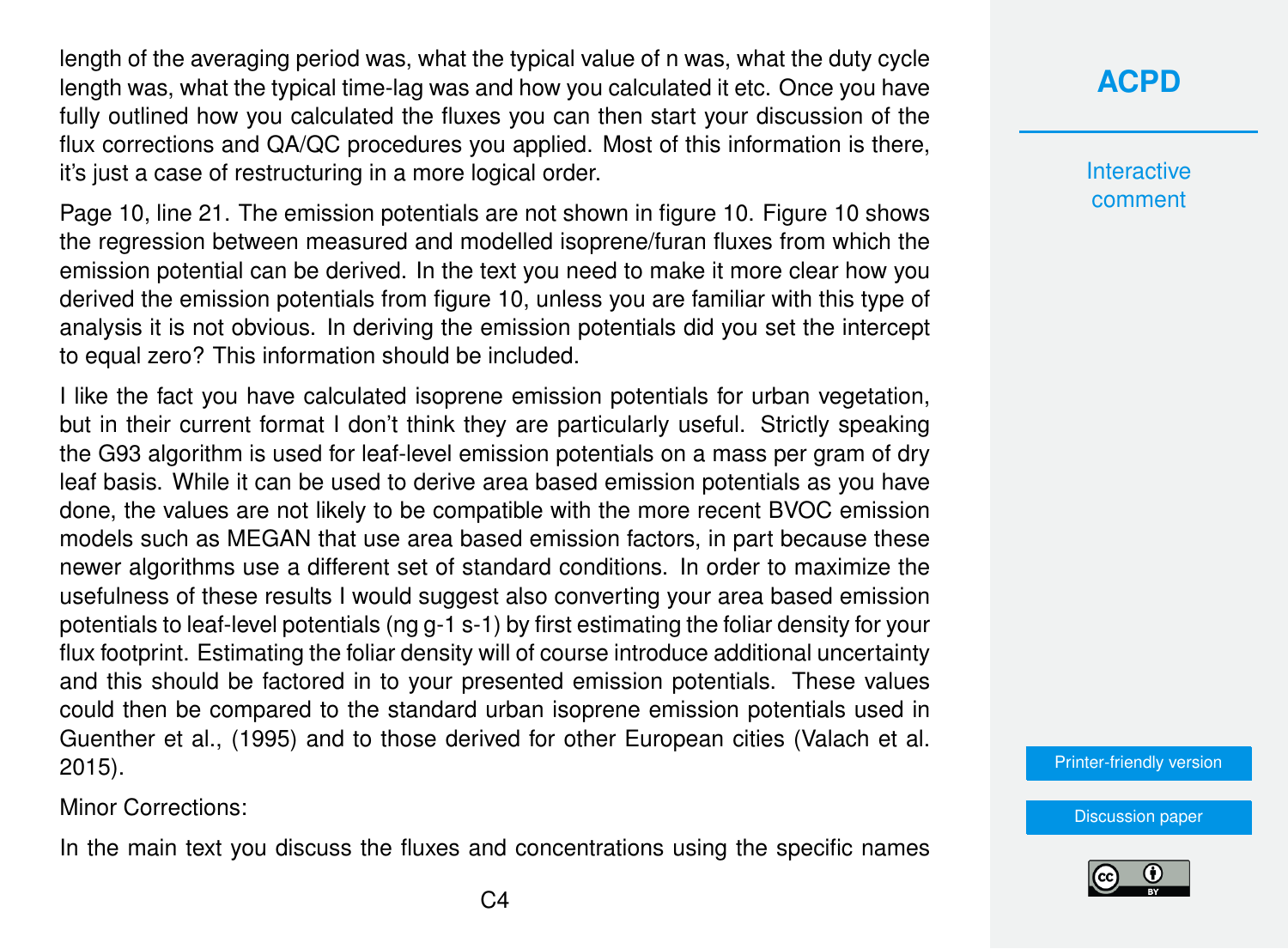of the compounds measured, whereas you refer to the measured m/z ratio in your figures. As you have spent time in Section 2.2.2 identifying the m/z ratios I would suggest harmonising the figures with the text and using the compound(s) names.

Please can you clarify why you separate your data into Jun-Aug and Sep-May? While this isolates the warmest summer months, autumn, spring and winter are all wrapped together. With such an extensive set of measurements could you not have looked at the variation of VOC and CO2 fluxes at a much finer temporal resolution (e.g. monthly. . . or at least by season) and compared with monthly variations in traffic and temperature? This would be very interesting as none of the previous urban VOC flux work published have shown monthly variations across a full year.

Page 2, line 4: suggest you change to "... have generally major effects on the chemistry of the atmosphere"

Page 2, line 9: change to: ". . .conducted in the UK where winters are relatively mild."

Page 2, line 13: please add the reference to which you are referring to.

Page 2, line 21. The climate zone descriptions given in Stewart and Oke are very brief so I would suggest adding a line to describe the characteristics of climate zone 6 so the reader doesn't have to look it up.

Page 3, line 2, change "blew" to "was"

Page 3, line 8, please change to "For the rest of the time. . ."

Page 3 line 14. Please add somewhere to this paragraph the Reynold's number for the two flow regimes used

Page 3, line 22. Please add the  $\pm$  uncertainty of the Apel-Reimer gas standard used for calibration

Page 5, line 22. Please can you define what you mean by ". . .its flux values were defined to be insignificant". Does this mean the data were set to zero or rejected? If it **[ACPD](http://www.atmos-chem-phys-discuss.net/)**

**Interactive** comment

[Printer-friendly version](http://www.atmos-chem-phys-discuss.net/acp-2015-1047/acp-2015-1047-RC2-print.pdf)

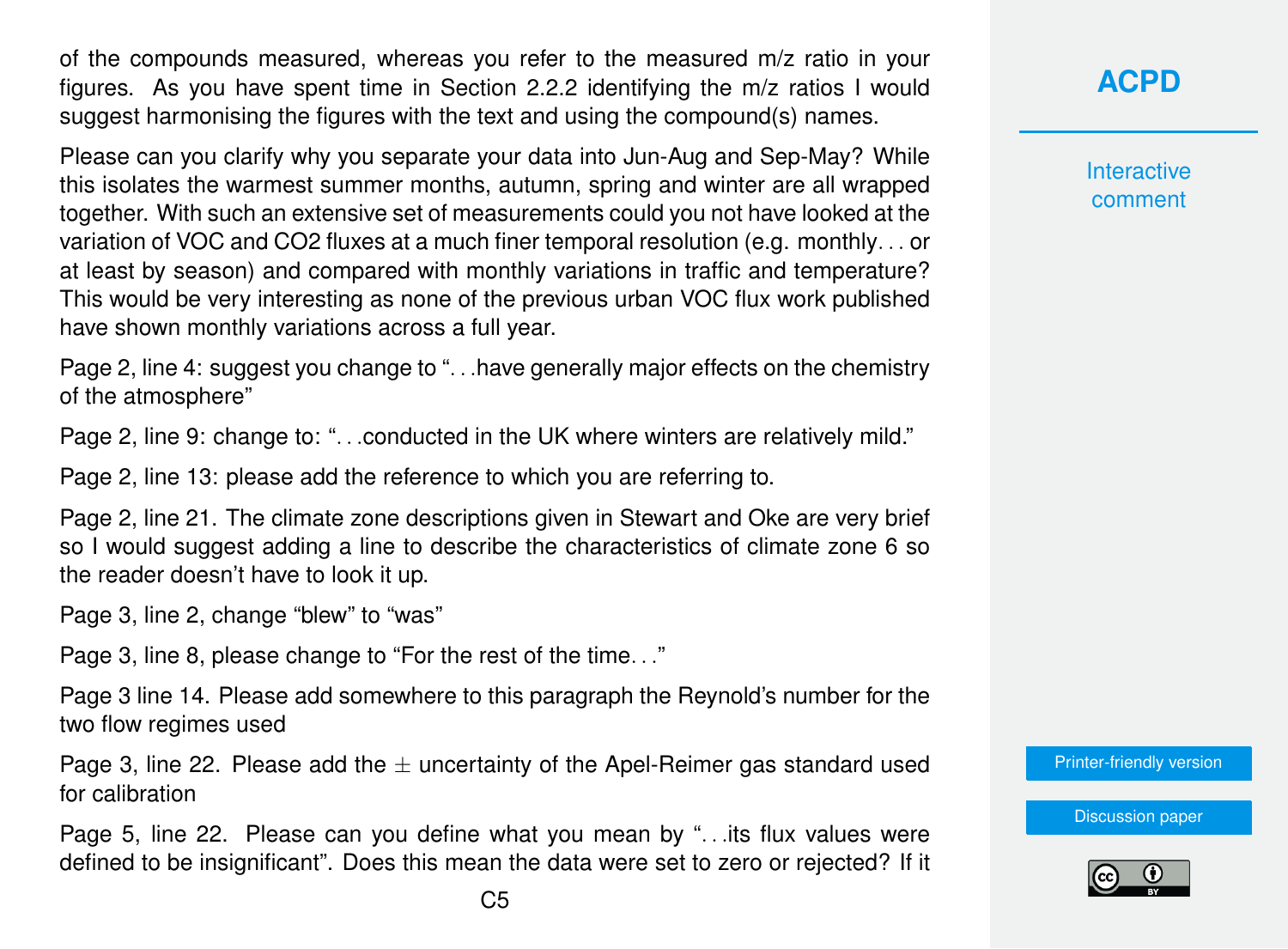was the latter did you use gap-filling?

Page 6, line 17. Can you infer the low frequency flux losses from the co-spectral analysis applied to your CO2 fluxes?

Page 9, line 23. The measured CO/CO2 flux ratios could be further compared to those measured above London by Harrison et al. (2012).

Page 13, line 9. The monoterpene fluxes in figure 3 don't look any more or less scattered then any of your other diurnal cycles. Please rephrase this sentence to better reflect the data shown or remove.

Page 13, line 20. I think it's worth adding a line here to make it clear that you are using the intercept as a measure of the non-traffic related emissions.

Page 13, line 26. Again, please be clear about how you arrived at this estimate.

Page 13, line 34. Please change to "Nevertheless, the contribution from non-biogenic isoprene+furan emissions. . .."

Page 14, line 29. I would presume the ambient temperature also has a large effect on VOC emission rates? Was the ambient temperature higher in Mexico compared to London and might this have resulted in larger evaporative emissions? If so, I wonder if temperature can be incorporated into figure 11 in some way or mentioned in your discussion.

Page 29: Figure 1, please add the zero line for temperature.

Page 31: Figure 3 please add the y axis zero line to each plot

Page 33: Figure 5. I would recommend changing the blue circles to open circles. I would also expect to see error bars and a zero line shown on the y axis.

Page 34: Figure 6. I was interested to see that the CO fluxes are zero at night time but the CO2 flux is still showing emission. Can you provide some comment on this? **[ACPD](http://www.atmos-chem-phys-discuss.net/)**

**Interactive** comment

[Printer-friendly version](http://www.atmos-chem-phys-discuss.net/acp-2015-1047/acp-2015-1047-RC2-print.pdf)

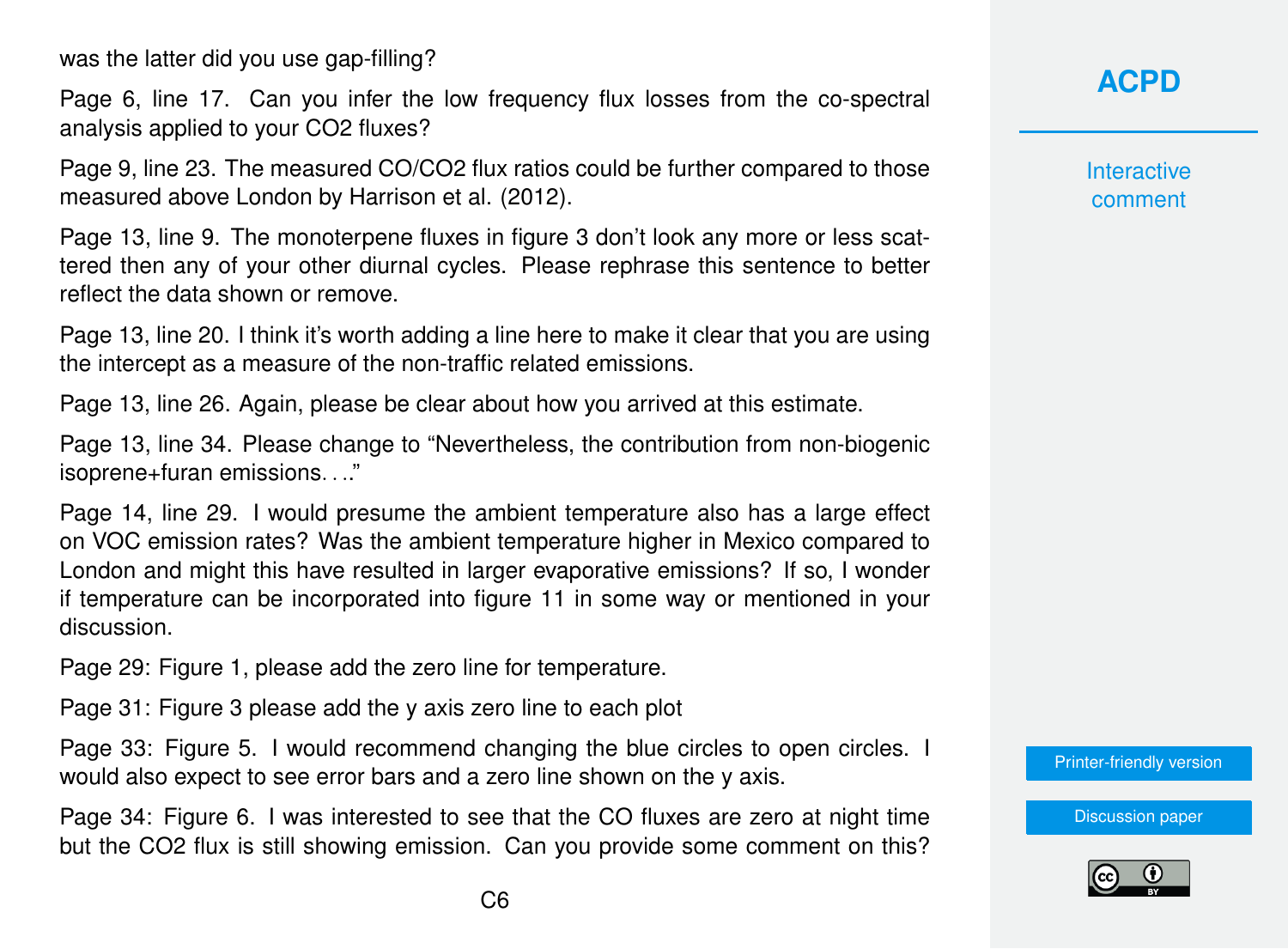Secondly, could you also provide some further comment as to why the two peaks in CO flux do not correspond temporally with the peaks in CO2 and traffic counts? It would be interesting to see how the ratio of the two change throughout the day. In addition please add the zero lines to the CO and CO2 plots.

Page 35: Figure 7. Please add the zero lines.

Page 36: Figure 8. Please add the zero lines.

Page 38: Figure 10. Please add the zero lines.

References:

Guenther, A., Hewitt, C. N., Erickson, D., Fall, R., Geron, C., Graedel, T., Harley, P., Klinger, L., Lerdau, M., McKay, W. A., Pierce, T., Scholes, B., Steinbrecher, R., Tallamra, R., Taylor, J., and Zimmerman, P.: A global model of natural volatile organic compound emissions, J. Geophys. Res., 100, 8873–8892, doi:10.1029/94JD02950, 1995.

Harrison, R. M., Dall'Osto, M., Beddows, D. C. S., Thorpe, A. J., Bloss, W. J., Allan, J. D., Coe, H., Dorsey, J. R., Gallagher, M., Martin, C., Whitehead, J., Williams, P. I., Jones, R. L., Langridge, J. M., Benton, A. K., Ball, S. M., Langford, B., Hewitt, C. N., Davison, B., Martin, D., Petersson, K. F., Henshaw, S. J., White, I. R., Shallcross, D. E., Barlow, J. F., Dunbar, T., Davies, F., Nemitz, E., Phillips, G. J., Helfter, C., Di Marco, C. F., and Smith, S.: Atmospheric chemistry and physics in the atmosphere of a developed megacity (London): an overview of the REPARTEE experiment and its conclusions, Atmos. Chem. Phys., 12, 3065-3114, doi:10.5194/acp-12-3065-2012, 2012.

Helfter, C., Famulari, D., Phillips, G. J., Barlow, J. F., Wood, C. R., Grimmond, C. S. B., and Nemitz, E.: Controls of carbon dioxide concentrations and fluxes above central London, Atmos. Chem. Phys., 11, 1913–1928, doi: 10.5194/acp-11-1913-2011, 2011

Langford, B., Acton, W., Ammann, C., Valach, A., and Nemitz, E.: Eddy-covariance

**Interactive** comment

[Printer-friendly version](http://www.atmos-chem-phys-discuss.net/acp-2015-1047/acp-2015-1047-RC2-print.pdf)